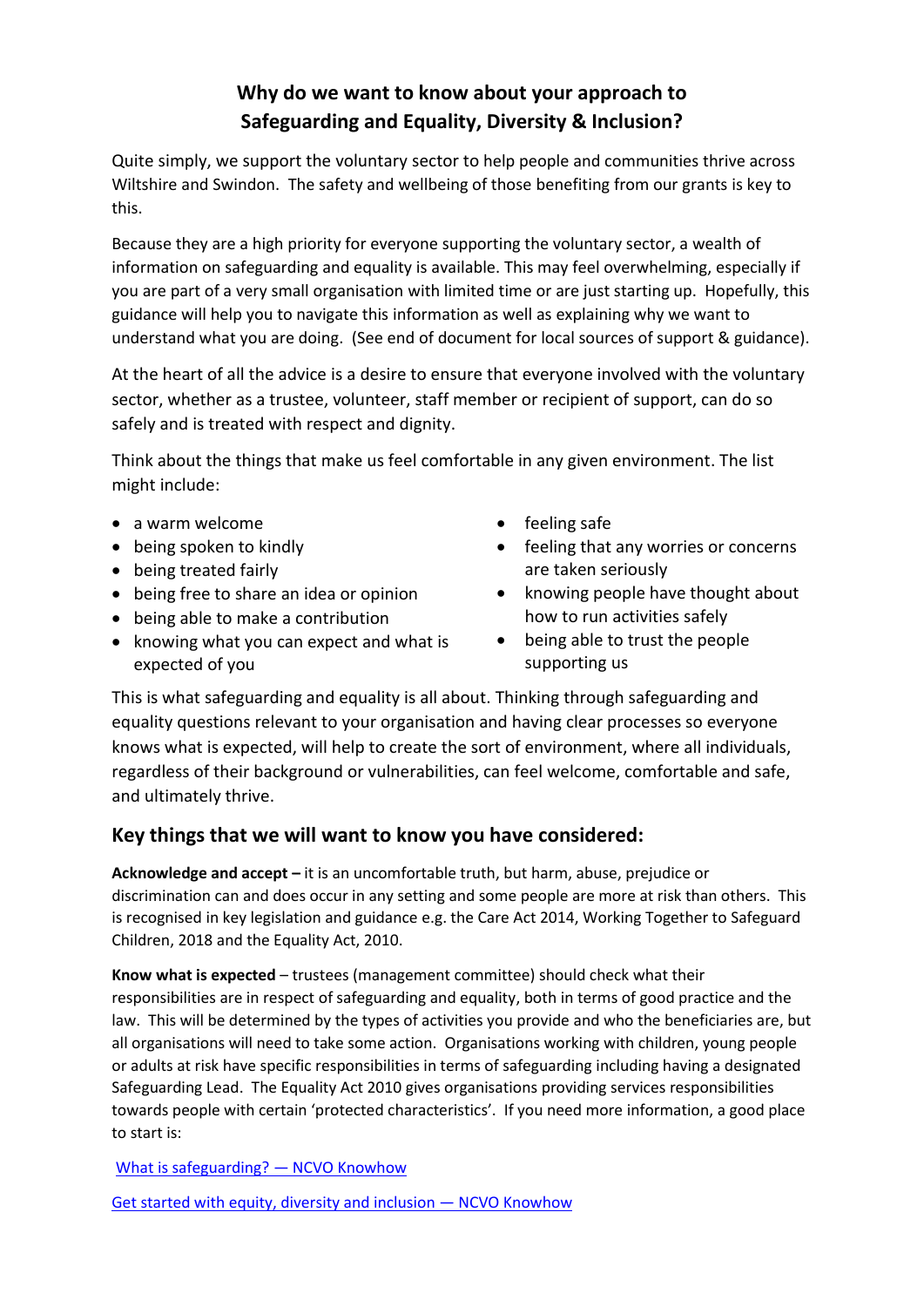If you want to further develop your knowledge or practice, try:

[Checklists and frameworks](https://knowhow.ncvo.org.uk/safeguarding/checklists-training-and-other-support/checklists-and-frameworks) — NCVO Knowhow

[ACF publishes new report on Diversity, Equity and Inclusion -](https://www.acf.org.uk/news/acf-publishes-new-report-on-diversity-equity-and-inclusion) ACF

**Understanding the risks or barriers** – trustees should take time to identify (and periodically review) the potential risks or barriers involved in their services from all perspectives e.g., staff, volunteers, beneficiaries, trustees and members of the public. This understanding will then form the basis for deciding what you need to do in terms of safeguarding and equality.

**Recognise, respond and report** – everyone involved in the organisation should be able to recognise a safeguarding concern and know what to do about it. Trustees will need to make sure everyone has information about the things to look out for, who to speak to about a concern, and where to record the details. A clearly written Safeguarding Procedure with up-to-date contact details and a reporting template is important. All trustees, staff and volunteers should be familiar with the document.

[Policies and procedures](https://knowhow.ncvo.org.uk/safeguarding/steps-to-a-safer-organisation/policies-and-procedures) — NCVO Knowhow

[Safeguarding | Resource Centre](https://www.resourcecentre.org.uk/information/safeguarding/)

[Health and safety for community groups | Resource Centre](https://www.resourcecentre.org.uk/information/health-and-safety/)

Similarly, anyone in the organisation should feel they know how to recognise and raise an issue about equality, diversity and inclusion. Clear statements on how the organisation views and deals with bullying and harassment are also helpful, as is a clear complaints procedure.

[Respond to discrimination](https://knowhow.ncvo.org.uk/organisation/equity-diversity-and-inclusion/respond-to-discrimination) — NCVO Knowhow

[Equality and diversity policies for small groups | Resource Centre](https://www.resourcecentre.org.uk/information/equality-and-diversity-policies-for-small-groups/)

**Roles & responsibilities/involving everyone** - trustees should give everyone involved in the organisation clear guidance on their safeguarding and equality responsibilities, which will depend on their roles. The Charity Commission recommends appointing at least one person who oversees safeguarding, deals with any concerns and ensures regular reviews and updates. Ultimately, everyone can play their part in good safeguarding practices. Similarly, you may want someone to take a lead on equalities, as this is a continual learning process.

**Choosing staff, volunteers and trustees** – it is important for organisations to have a clear and consistent process for selecting trustees, staff or volunteers that involves appropriate checks to ensure people are suitable and safe to carry out the role they want to take on. This may include: the collection of key information (e,g, an application form), a clear description of the role, checking ID, taking up references, a DBS (Disclosure & Barring Service) check where required. See guidance:

### DBS Guidance leaflet - [Working with Adults in the Charity Sector](https://assets.publishing.service.gov.uk/government/uploads/system/uploads/attachment_data/file/789060/ENGLISH_-_CCS156_CCS0219642870-002_Charity_Roles_Adults_Web.pdf)

DBS Guidance leaflet - [Working with Children in the Charity Sector](https://assets.publishing.service.gov.uk/government/uploads/system/uploads/attachment_data/file/789061/ENGLISH_-_CCS156_CCS0219642870-001_Charity_Roles_Children_Web.pdf)

You should also think about how representative your trustees, staff and volunteers are of the communities you serve. Is there more you can do to encourage people from a more diverse range of backgrounds to get involved or help lead the organisation?

#### NCVO - [Trustee Diversity](https://knowhow.ncvo.org.uk/governance/improving-your-governance-practice/trustee-diversity/how-to-increase-diversity-among-trustees)

**Policy & procedures –** ideally all the above should be written down in a Safeguarding Policy and an Equalities Policy so you can communicate your approach to the issues and how you will deal with any concerns raised. Other policies and processes that will help to ensure good safeguarding and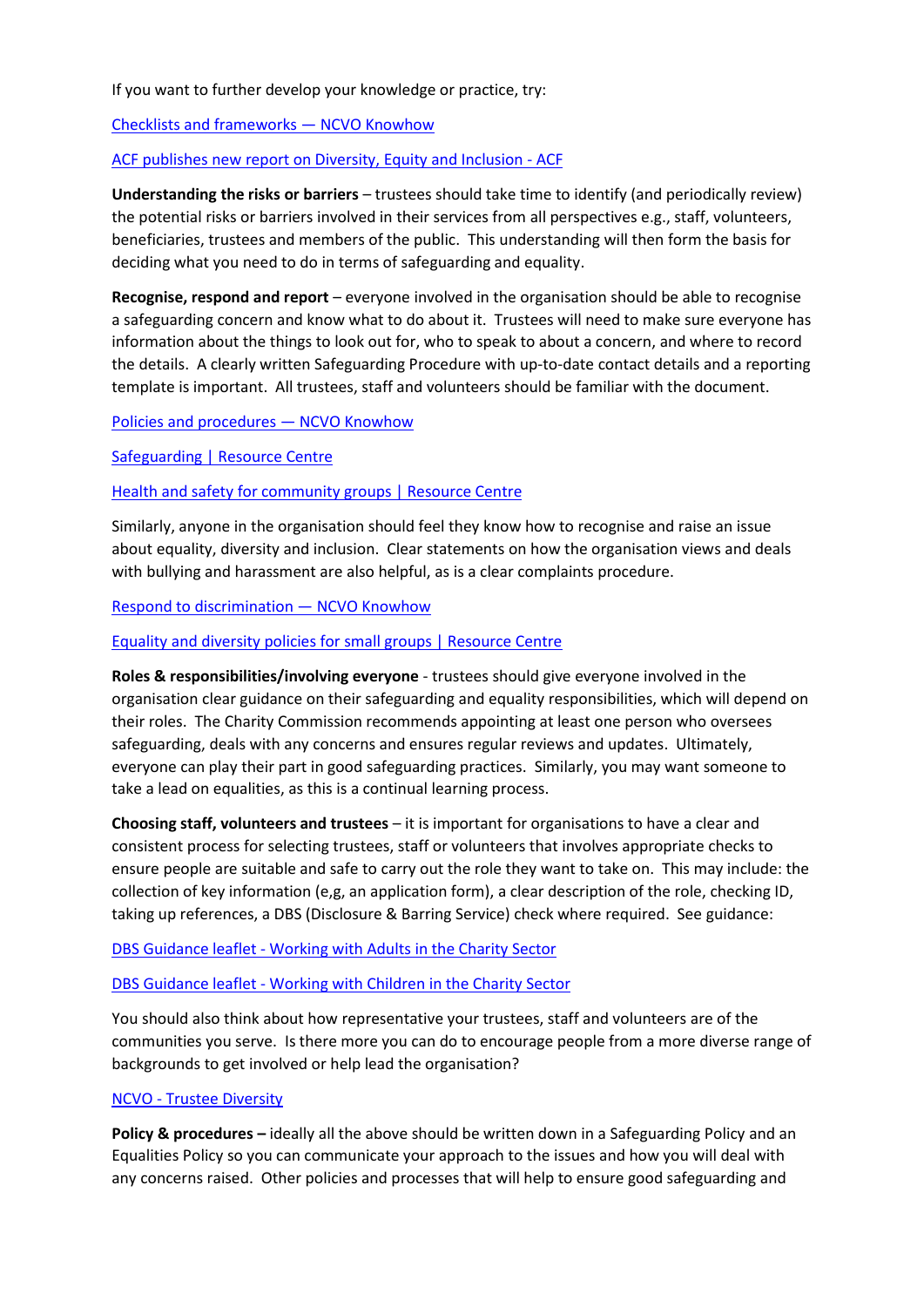equalities practice include: Health & Safety, Risk Assessments, Bullying & Harassment, Data Protection, Whistleblowing and Complaints, Codes of Conduct, Volunteer Agreements, Safer Recruitment processes, training for staff and volunteers, engaging with wider communities, seeking feedback on how to improve. See links in the 'Recognise, respond & report' section above.

**Safeguarding day-to-day –** having Safeguarding and Equalities policies is good practice but will only protect and include people if they are part of your organisation's daily thinking and behaviour. To make this happen, think about the following: regular safeguarding or equality discussions at trustee meetings; safeguarding or equality issues discussed at team meetings or staff and volunteer supervision sessions, training updates, and, most importantly, creating an environment where is it OK to ask questions or share and discuss concerns.

### **Finally..**

**When you apply for a grant,** there is an opportunity to give us some information about your approach to safeguarding and equalities on the application form. We will explore this with you further when we review applications and share any areas, we feel require attention.

If you do not have policies in place, you can still apply, and we will decide any actions required before we proceed with your application. If any issues are identified, we may still award a grant but ask you to report progress on the recommendations or, we may delay a grant decision until further work has been completed.

**After a grant has been awarded,** we ask groups we fund to inform us of any potentially serious concerns or disclosures about the safeguarding or protection of any Child or Adult at risk.

**Thank you for taking the time to review this information.** We look forward to receiving your application. Do contact us if you have any questions.

| <b>Swindon</b>                                    | <b>Wiltshire</b>                                       |
|---------------------------------------------------|--------------------------------------------------------|
| <b>Voluntary Action Swindon (VAS)</b>             | <b>Wessex Community Action</b>                         |
| <b>Carol Willis</b>                               | <b>Anita Hansen</b>                                    |
| Tel: 01793 538398                                 | Tel: 01722 326822                                      |
| info@vas-swindon.org                              | communitydev@wessexcommunityaction.org.uk              |
| • For advice on: developing policy & practice,    | • For advice on: developing policy & practice,         |
| accessing training & DBS checks                   | accessing training & DBS checks                        |
| <b>Swindon Safeguarding Partnership</b>           | <b>Wiltshire Safeguarding Vulnerable People</b>        |
| <b>Swindon Safeguarding Partnership</b>           | Partnership (SVPP) wiltshirescb.org.uk                 |
| • Includes links to online training.              | • Includes links to online training.                   |
| Reporting concerns regarding children:            | Reporting concerns regarding children:                 |
| If you suspect abuse of a child contact Swindon   | . Wiltshire Multi-Agency Safeguarding Hub (MASH)       |
| Multi Agency Safeguarding Team (MASH)             | 0300 456 0108 (8:45am-5pm Mon-Thurs) and               |
| E-mail: Swindonmash@swindon.gov.uk                | (8:45am-4pm) Friday                                    |
| Telephone 01793 466903 (Mon - Thurs 8.30am -      | • Emergency Duty Service 0300 456 0100 (5pm -          |
| 4.40pm, Fri 8.30am to 4.00pm)                     | 8.45am)                                                |
| <b>Click here for the MASH referral form</b>      | • If a child is in immediate danger or left alone call |
| The Emergency Duty Service (EDS) is available     | police or ambulance immediately on 999                 |
| outside office hours on (01793) 436699            | · Email: mash@wiltshire.gov.uk                         |
| Reporting concerns regarding adults at risk:      | Reporting concerns regarding adults at risk:           |
| Multi agency safeguarding adult's online referral | <b>Adult MASH (Multi Agency Safeguarding Hub):</b>     |
| form                                              |                                                        |
|                                                   | Tel: 0300 456 0111<br>Textphone: 01225 712501          |

#### **Local sources of support and guidance:**